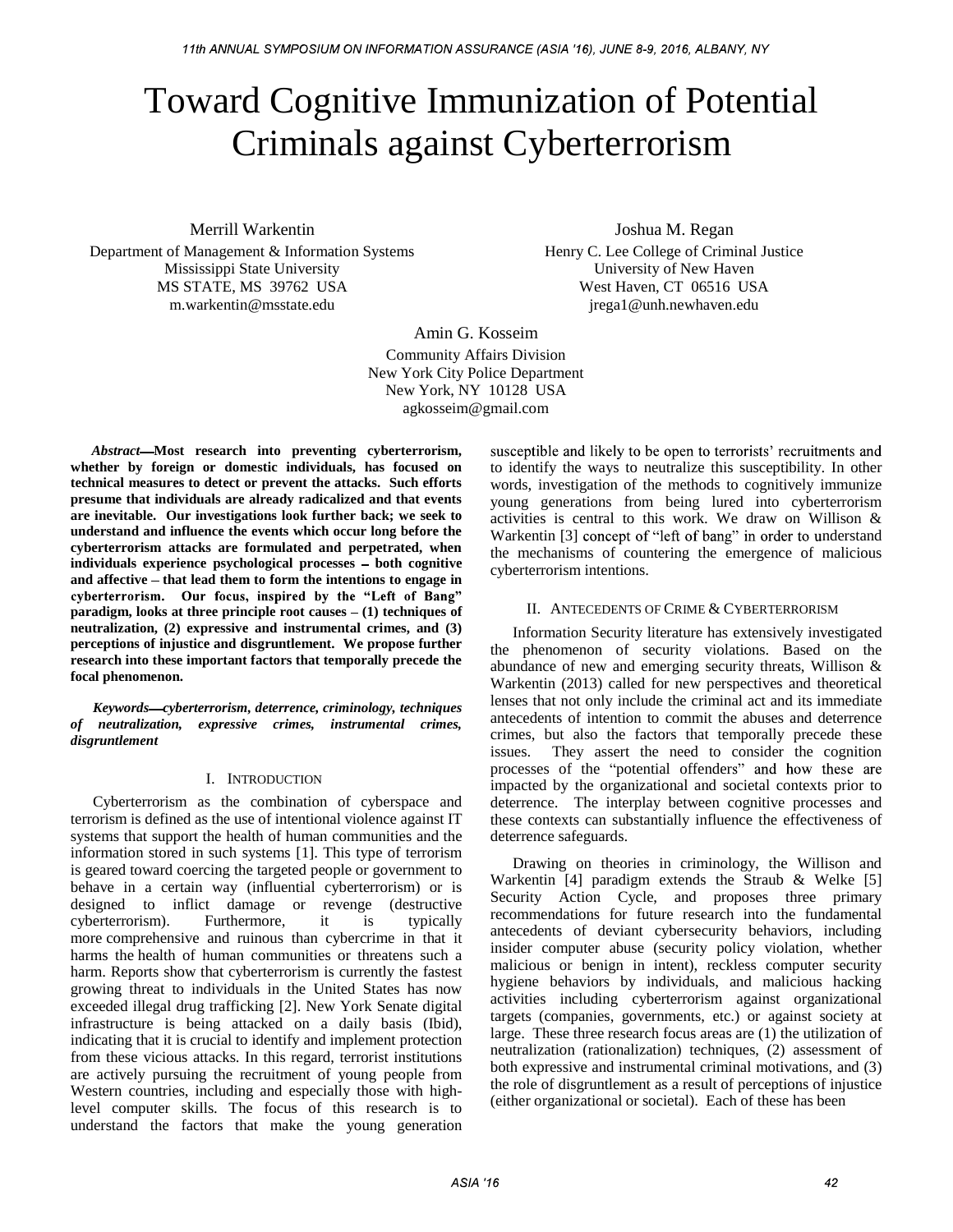

applied to the study of organizational insiders (employees) who commit acts of insider computer abuse; we apply them to gain a more holistic view of cyberterrorism by individuals, whether they have been recruited or were "self-radica manuscript represents the initial investigation into the phenomenon of cyberterrorism, especially home-grown domestic cyberterrorism, and strategies for intervening "left of bang" to deter and prevent such cyberterrorism acts.

Traditional criminologists infer that deviant behavior can be explained using two facets: human nature, i.e. genetics and brain development [6] and environmental conditions, i.e. residential location and its local supporting institutions [7][8]. We believe that ecological dynamics - including religious and educational influences, peer pressures, insufficient economic opportunities, and institutions - offer greater explanatory power when studying cyberterrorism. Many theories related to crime and deviant behavior rely on rational choice theory, which suggests that individuals are guided by a rational cognitive assessment of the relative risks and rewards for committing an act that is understood to be a crime, policy violation, or behavior that is counter to social norms. The assumption is that we are motivated to avoid negative consequences of our actions, such as punishment from sanctions, unless the potential gains are great enough. Several studies, however, have shown that rationality may not adequately explain real-world decisions. Decision makers have repeatedly been shown to violate the tenets of expected utility in making risk decisions based on framing effects  $[9][10][11][12]$ . Tversky and Kahneman  $[12]$  show that risk decisions are situational. Further, in the cybersecurity context, individuals are influenced by their social context [13].

#### III. TECHNIQUES OF NEUTRALIZATION

The first research focus recommended by Willison and Warkentin [4] is investigation into the role of the techniques of neutralization. Deviant behavior, including violation of organizational information security policies, is characterized as actions that members of a social group judge to be a violation of their shared rules, values, or accepted conduct. When contemplating such behaviors, most individuals are normally dissuaded by feelings of guilt and shame. However, Sykes and Matza [14] showed how offenders who might otherwise feel

guilt and shame are able to neutralize these feelings by justifying or rationalizing their behaviors before committing<br>the deviant act. These "techniques of neutralization" are processes that serve to reduce or eliminate the influence of internal norms and social censure, thereby deflecting the disapproval they would otherwise experience from others in the social environment and protecting the violator from feelings of self-blame, which enables him to engage in the deviant act. Sykes and Matza [14] identified five such techniques, which include denial of responsibility, denial of injury, denial of the victim, condemnation of the condemners, and the appeal to higher loyalties. Later researchers added many more techniques. Siponen and Vance [15] empirically established the role of techniques of neutralization in enabling computer-related violations, and Barlow, et al. [16] empirically showed that the use of such techniques (in the cybersecurity context) can be lessened or eliminated through the effective application of proper training and message framing.

## IV. INSTRUMENTAL AND EXPRESSIVE CRIMES

In criminology literature, the difference between instrumental and expressive crime is extensively explicated. Instrumental crimes are conducted in order to gain explicit future goals such as acquiring financial gains. On the other hand, expressive crimes are characterized by unplanned acts of anger and frustration [17]. This distinction usually parallels the differences between premeditated and spontaneous crimes. Accordingly, criminologists consider instrumental acts as qualitatively different from expressive ones. This distinction is also an important one in recognizing the typologies of vehicle theft, vandalism, terrorism, violence in workplace and so forth [18][19]. It is reasonable to argue that the prevalence and nature of instrumental and expressive crime has significant implications for policies. According to deterrence theory, the threat of legal sanctions is the most useful leverage for instrumental crimes by individuals with low commitment to a criminal lifestyle [20][21]. In contrast, expressive crimes are regarded as "undeterrable" actions because the perpetrators do not thoughtfully evaluate options and choices (rational cognitive process), but are influence more by emotional factors. Furthermore, expressive computer crimes are substantially more undeterrable in cases where companies are reluctant to bring in law enforcement agencies.

Though instrumental and expressive crimes can be contrasted in terms of motivation and process, the dominant theory in behavioral cybersecurity area - Deterrence Theory does not differentiate between these two types. If a crime is expressive, then analyzing a computer abuse through the lens of deterrence theory may not offer adequate insight, and research results may reflect this, leading to a flawed assumption. Therefore, utilizing security countermeasures without recognizing this distinction could result in ineffective IT safeguards.

#### V. ROLE OF INJUSTICE AND DISGRUNTLEMENT

The final topic into which Willison and Warkentin [4] call for research is the role of disgruntlement. As a "far left" of bang cause of criminal and deviant behaviors, including acts of  $cyb$  erterrorism, disgruntled individuals - whether they are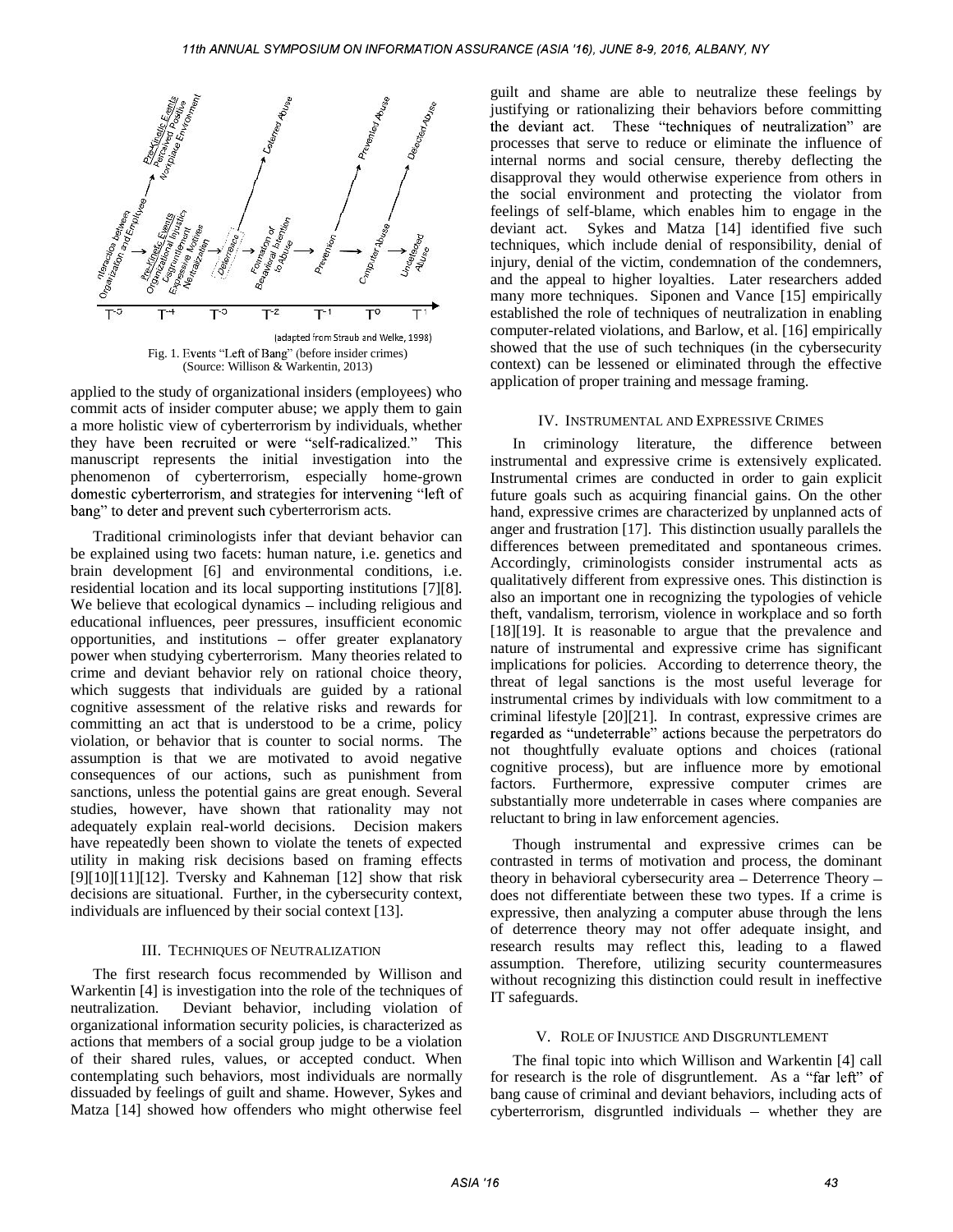employees or citizens – represent a significant cause of concern to those who wish to maintain peace and order. When an individual feels that he or she has been treated unfairly, that person will often attach an emotional response to the perceived source of this unfairness. In the organizational context, the research foundation is the study of "perceived organizational justice" (and injustice), and has been found in numerous studies to cause various negative outcomes, including sabotage against an employer. In the context of society at large, research has indicated that certain individuals, especially within key minority groups such as immigrant communities who may experience reduced economic or educational opportunities, will "blame the system" (and its perceived key representatives, such as law enforcement) and develop a deepseated sense of disgruntlement. Such individuals often form intentions to lash out against the source of the perceived injustice, whether an employer or society at large. This can be out of retribution or out of a sense of "righting a wrong."

Cyberterrorists may be fully integrated with a group of terrorists (especially when operating in a foreign country) or may be so-called "lone wolf" terrorists (often when they are self-radicalized and living within the target country domestically). In the former case, there may be cultural influences, social pressures, and reinforcing processes that lead to (and "reward") the commission of acts of cyberterrorism. Families, friends, schools, and terrorist organizations may all support and encourage such individual in their home country. attention to the processes "left of bang" to understand root However, in the case of a terrorist operating in another country, the inability to undergo the acculturation and assimilation process successfully that would enable them to become fully productive members of their "host" society often leaves them vulnerable and susceptible to the influences of radicalizing forces [22]. Such individuals often fail to enjoy the economic benefits of opportunities in their host countries; they may be unemployed, for example. This can lead to perceptions of injustice and disgruntlement, which has been tied to the formation of intention to retaliate against the unjust system, including acts of cyber-attack [4]. By evaluating this social process, one can see that official efforts to reach disaffected communities, to engage young individuals vulnerable to [3] R. Willison and M. Warkentin. "The expanded security action cycle: A radicalization, and to build trust between these communities temporal analysis 'left of bang'. radicalization, and to build trust between these communities and law enforcement can offer the opportunity to ameliorate and avert the process that can lead to radically-inspired acts of homegrown terrorism, including cyberterrorism [23]. Counterradicalization efforts should be built upon restoring community trust, building bridges, and developing educational programs aimed at gaining the cooperation of both the immigrant communities and a given population as a whole [24]. Building resilience against violent extremism begins at the local level. Research has established the efficacy of counter-radicalization strategies which are best achieved through the engagement and empowerment of individuals and groups [23].

#### VI. THE ROLE OF PRE-KINETIC EVENTS

Drawing on the military strategy context, Willison & Warkentin [3] introduced the concept of "left of bang" to the security literature. The idea on moving "to the left" is inspired in part by fourth-generation military strategy, which has ascertained the need to consider "left of bang" in order to stop

the emergence of malicious intention long before an act of aggression happens. In this regard, security is mainly a thinking game where intellect borne of training and experience should be to be the most prized commodity". The trained individuals can design security systems to minimize risk in the initial stages and thus avoid violations. In military terminology, this is often called pre kinetic or left of-bang, meaning that certain actions should be taken long before an incident happens. This could be the most crucial, yet the most underrated dimension of information security management [25] - it is incumbent that we act proactively before kinetic events ensue. Comparably, military strategists advocate winning the hearts and minds of the population, analogous to the way that organizations or governments may try to psychologically affect employees long before any cybercrime occurs. In the context of counter-cyberterrorism, efforts to influence potential terrorists long before they form their dangerous intentions can yield significant payoff in the long run.

### VII. CONCLUSION

The challenges of addressing the increasing threats from cyberterrorism are great. Governments are expending increasing resources to counter such threats, focusing the greatest efforts on technical measures to prevent or detect cyberterrorism events, though the seeds are often sowed far in advance of the perpetration of such acts. We propose greater causes of the actions of cyberterrorists so that we can establish efficacious methods to break the chain early in the sequence and avert the formation of cyberterrorist intentions.

#### **REFERENCES**

- [1] S. Madhava and K. Jaishankar, "Cyber terrorism: Problems, perspectives, and prescription.", 2008. The ACM Digital Library: New York, NY, USA, pp.593-611.
- [2] M. Nozzolio, "What can be done to prevent cyber attacks in the future?", New York Senate Report, 2015, Available at:https://www.nysenate.gov/newsroom/press-releases/michael-fnozzolio/what-can-be-done-prevent-cyber-attacks-future.
- [3] R. Willison and M. Warkentin. "The expanded security action cycle: A Roode Workshop on Information Systems Security Research, IFIP WG8, (11), 2010.
- [4] R. Willison and M. Warkentin. "Beyond deterrence: An expanded view of employee computer abuse." MIS Quarterly, vol. 37, no. 1, 2013, pp.1-20.
- [5] D. W. Straub and R. J. Welke. "Coping with systems risk: Security planning models for management decision making." MIS Quarterly, vol. 22, no. 4, 1998, pp.441-469.
- [6] A. Raine, The psychopathology of crime. Cambridge: Academic Press, 1993.
- [7] R. K. Merton. "Social structure and anomie." American Sociological Review, vol, 3, no, 5, 1938, pp. 672-682.
- [8] C. R. Shaw and McKay, H. Juvenile delinquency in urban areas. Chicago: University Press, 1942 .
- [9] T. Gilovich, D. Griffin, and D. Kahneman. Heuristics and biases: The psychology of intuitive judgment. New York: Cambridge University Press, 2002.
- [10] R. Hastie and R.M. Dawes. Rational choice in an uncertain world: The psychology of judgment and decision making. Thousands Oaks, CA: Sage, 2010.